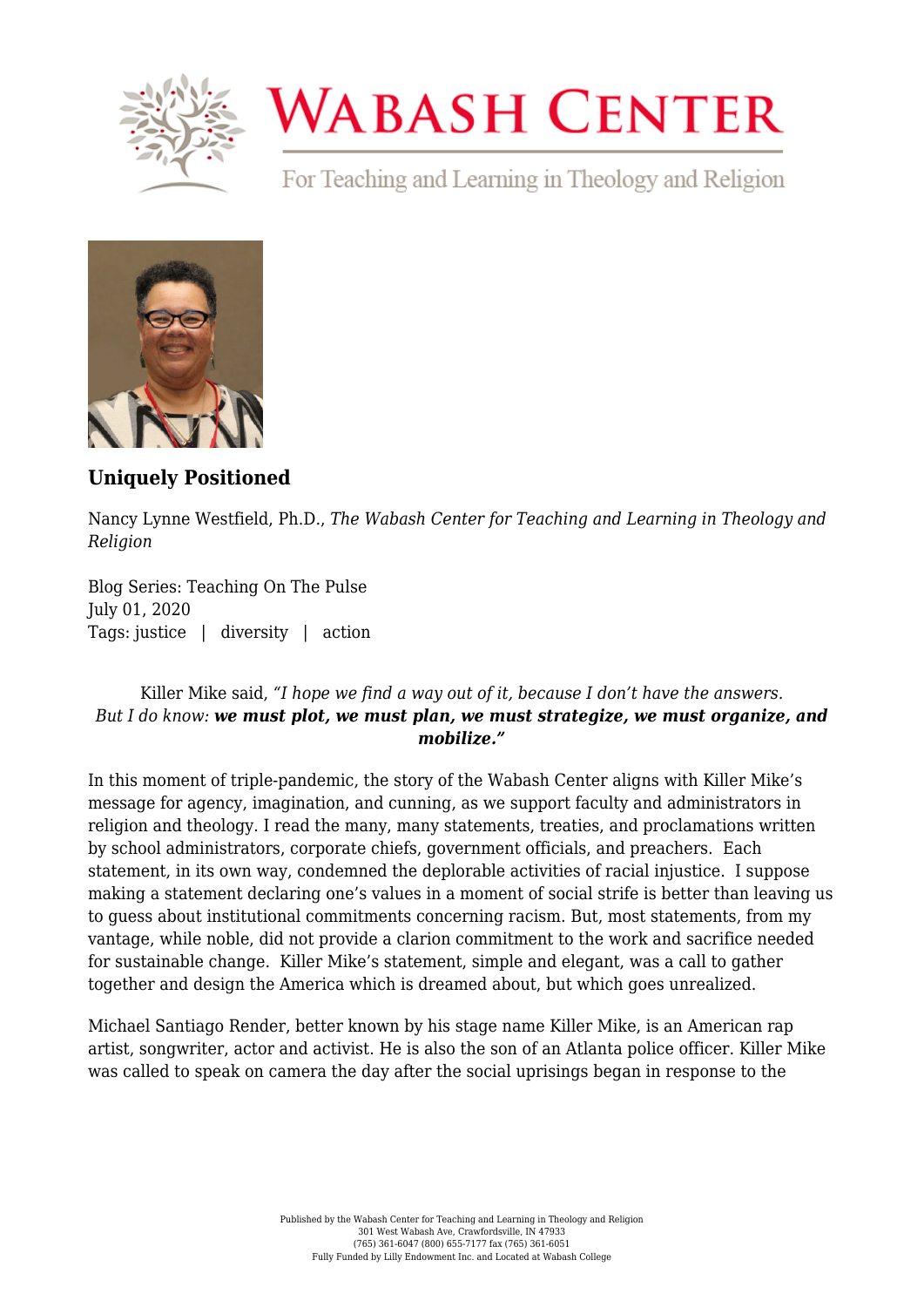public torture and execution of George Floyd by the Minneapolis police. The tape of the police torturing and murdering George Floyd has gone viral and has ignited, again, the outrage of those of us who are against police brutality. Police terrorism is one of the many forms of white supremacy which infest and infect the U.S. democracy and keep racism an integral part of capitalism. Now, months after the day George Floyd was killed while calling upon the ancestors, the marches, protests and rebellions continue. Additional police executions caught on camera since the murder of George Floyd has served to increase the anguish, fear, anger and terror which grips the USA people. White America is coming to terms with what Black Americans have known and survived for 400 years, i.e. African American citizens, and other racially marginalized communities, are systemically terrorized by police forces in towns and cities all over the country as an accepted means of white supremacy and structural oppression. Ending this scourge will take all of us plotting, planning, strategizing, organizing and mobilizing for meaningful change to the infrastructures of America.

We, all of us, are in the throes of reckoning with the exposed fissures of racism made vivid by the flagrant police terrorism caught on cameras. We are depending upon good-hearted white people to shed the flimsy veneer of "I did not know," and work to redesign the social systems broken by white supremacy. Complicating this work, is the national economic upheaval for which we have no map and no solution. Beyond white supremacy and impending economic disaster, we, all of us, are grappling with a global pandemic caused by the novel corona virus for which we have no vaccine, no medicine cocktail, and little federal leadership. The triple pandemic heightens the need for our best minds to collaborate, partner, and find new solutions for these mammoth problems. If we are to survive, we must plot, plan, strategize, organize, and mobilize.

While there has been emancipation in the USA, there is not yet freedom for all.

It's almost difficult to remember my job as director before the pandemic, before the rebellions, before the skyrocketing U.S. unemployment rate. I started my new job as director on January 1. Then, along with the faculty, administration, and students of Wabash College, the Wabash Center staff began working remotely on March 17. Orientation to my new responsibilities and role, new house, new town, and new staff colleagues quickly shifted to a kind of triage where we asked ourselves, in every way we knew how - What can the Wabash Center do to support faculty of religion and theology in this moment of confusion, remote learning, and economic uncertainty?

The Wabash Center's nimbleness, willingness to be flexible and tireless work ethic, girded-up in March when our work went remote. My blue-ribbon staff and I immediately made the following pivots to the Wabash Center programming:

- all late spring and early summer activities went online or were rescheduled
- produced topical podcasts and webinars to date we have more than 4000 downloads
- created Digital Salons for fall 2020 (See: [https://www.wabashcenter.wabash.edu/programs/digital-salons/\)](https://www.wabashcenter.wabash.edu/programs/digital-salons/)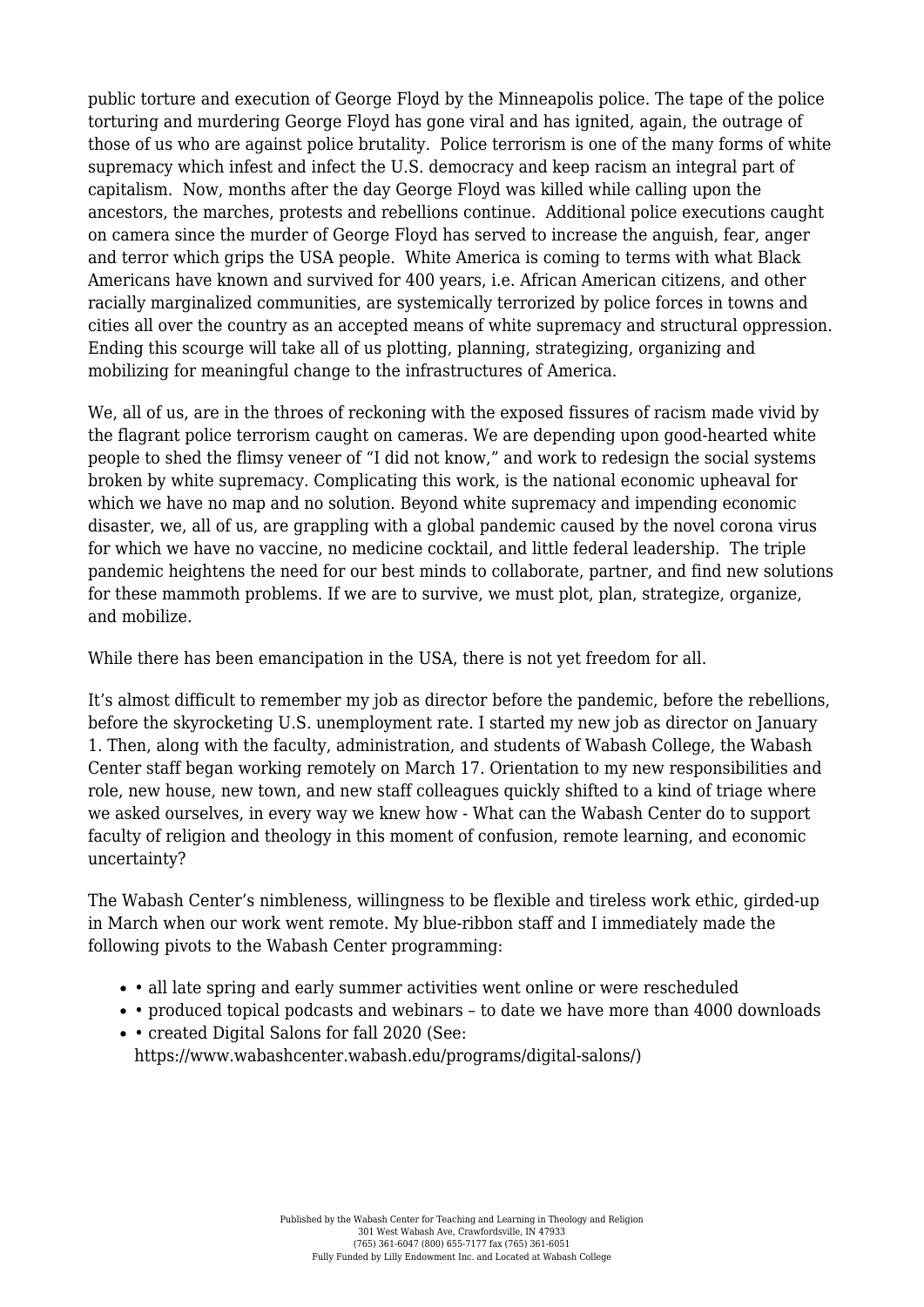- spoke with more than four hundred workshop and colloquy participants for care and check-in
- spoke with grant holders to extend deadlines of reports
- created new resources for website on topics of remote teaching and racial justice
- created the Teacher's Art Corner for expressions in this moment

We are currently in conversation with the colleagues of Lilly Endowment, Inc. to develop new programming for 2021 which will focus on issues directly related to the triple- pandemic. In this proposal, we would build partnerships with the Fund for Theological Exploration, In-Trust, Collegeville Institute and several Historically Black Colleges and Universities plus African American seminaries.

A grace of this moment for the Wabash Center is that our story, since its inception, has been a story of justice, activism, and teaching toward equity. Twenty-five years ago, Raymond Williams proposed a center for teaching and learning to strengthen teaching by teachers of religion and theology in colleges, universities, and theological schools in the United States and Canada. Raymond, to this day, is on the frontlines fighting for issues of racial justice and equality. Under the leadership of Lucinda Huffaker, the Wabash Center offered its first workshop in 2002 exclusively for African American faculty. I was a participant of that workshop. It is not an overstatement to say that that experience saved my career. Colleagues in that workshop have served as Deans, Department Chairs, and Presidents for theological schools and universities. Our contribution has been significant and I would like to think that Wabash Center had a part of our strivings. Dena Pence deepened and expanded the offering of support for racial/ethnic particularity. Dena expanded the grants for racial justice, created the Peer Mentoring Program, expanded the Consultants Program which, among many issues, sends colleagues to schools to discuss issues of diversity and inclusion.

The programmatic archive of the Wabash Center speaks for our commitments to resisting racial oppression and the challenge of redesigning the higher education enterprise as a place of racial equity:

## **Racial/Ethnic Diversity - Teaching Workshops and Colloquies**

- [2019-2020 Colloquy on Race Critical Consciousness for Transformative Theological](https://www.wabashcenter.wabash.edu/programs/workshops/2019-20-wabash-colloquy/) [Education](https://www.wabashcenter.wabash.edu/programs/workshops/2019-20-wabash-colloquy/)
- [2018-19 Teaching Against Islamophobia](https://www.wabashcenter.wabash.edu/programs/workshops/teaching-against-islamophobia/)
- [2017-18 Asian/Pacific Islander Faculty](https://www.wabashcenter.wabash.edu/programs/workshops/2017-18-early-career-workshop-2/)
- [2015-16 Faculty of African Descent](https://www.wabashcenter.wabash.edu/programs/workshops/2015-16-pre-tenure-religion-faculty-of-african-descent/)
- [2012-13 Workshop for Latino/a Faculty](https://www.wabashcenter.wabash.edu/programs/workshops/2012-13-pre-tenure-latinoa-religion-faculty/)
- [2011-12 Asian/Asian North American Faculty](https://www.wabashcenter.wabash.edu/programs/workshops/2011-12-pre-tenure-asian/)
- [2009-10 Faculty of African Descent](https://www.wabashcenter.wabash.edu/programs/workshops/2009-10-pre-tenure-african-descent/)
- [2008-09 Colloquy for Latino/a Faculty](https://www.wabashcenter.wabash.edu/programs/workshops/2008-09-latinoa-faculty/)
- [2006-07 Asian/Asian North American Faculty](https://www.wabashcenter.wabash.edu/programs/workshops/2006-07-asian-faculty/)
- [2006-07 Fostering Effective Teaching and Learning in Racial/Cultural Diverse](https://www.wabashcenter.wabash.edu/programs/workshops/2006-07-racially-diverse-classrooms/)